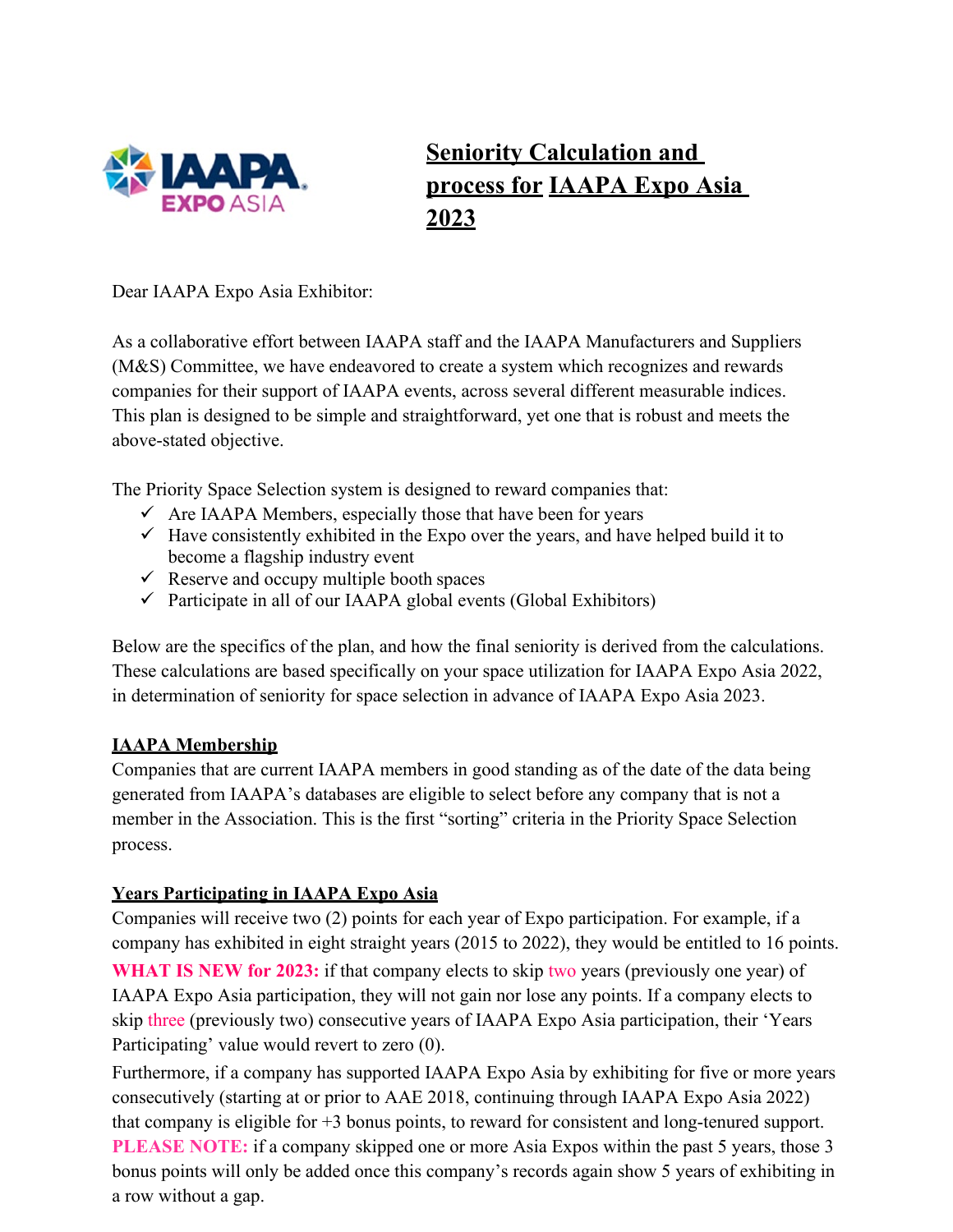#### **Global Exhibitor**

If a company is a Global Exhibitor (they have reserved space for IAAPA Expo Asia 2022, IAAPA Expo Europe 2022, and IAAPA Expo 2022), and is current on exhibit space payments for all three, then the 'Years Participating' calculation above is multiplied by a factor of a 50% bonus.

## **Size of Exhibit Space**

Companies will receive one (1) point for each 9sqm reserved at the 2022 show (in calculation, this is referred to as 1 booth). Example A: if Company "A" reserves, pays for and occupies a 3m x 3m exhibit space at IAAPA Expo Asia 2022, they would be entitled one (1) point. Example B: if Company "B" reserves, pays for and occupies a 6m x 9m exhibit space at IAAPA Expo Asia 2022, they would be entitled to six (6) points. This point determination is calculated independently each year and does not carry over to future years' Seniority calculations.

# **IAAPA Member Tenure**

A company will be awarded seniority points based on the number of consecutive years of IAAPA membership. This calculation is awarded a value of 0.2 points per year of membership.

# **Example:**

Company A has exhibited in IAAPA Expo Asia every year since 2016, has reserved a 6m x 9m exhibit space in the 2022 event, and is signed up to exhibit all three IAAPA events in 2022. They are also an IAAPA member, and have been for ten (10) years.

|                                                   | Number | Factor                      | Item Total |
|---------------------------------------------------|--------|-----------------------------|------------|
| Number of years exhibiting in IAAPA Expo Asia     |        | $\boldsymbol{\mathrm{x}}$ 2 | 14         |
| Global Exhibitor Seniority Bonus                  | Yes    | 50%                         |            |
| Number of Booths reserved at IAAPA Expo Asia 2022 | b      |                             |            |
| IAAPA Expo Asia 5+ Consecutive Years Bonus        | Yes    |                             |            |
| <b>IAAPA Member Tenure (Consecutive Years)</b>    | 10     | 0.2                         |            |
| <b>Total Seniority Points</b>                     |        |                             | 30         |

The calculation on their Seniority based on IAAPA Expo Asia 2022 information would be as follows:

As an IAAPA member, they would automatically select before any non-member, regardless of that non-member's total Seniority Points.